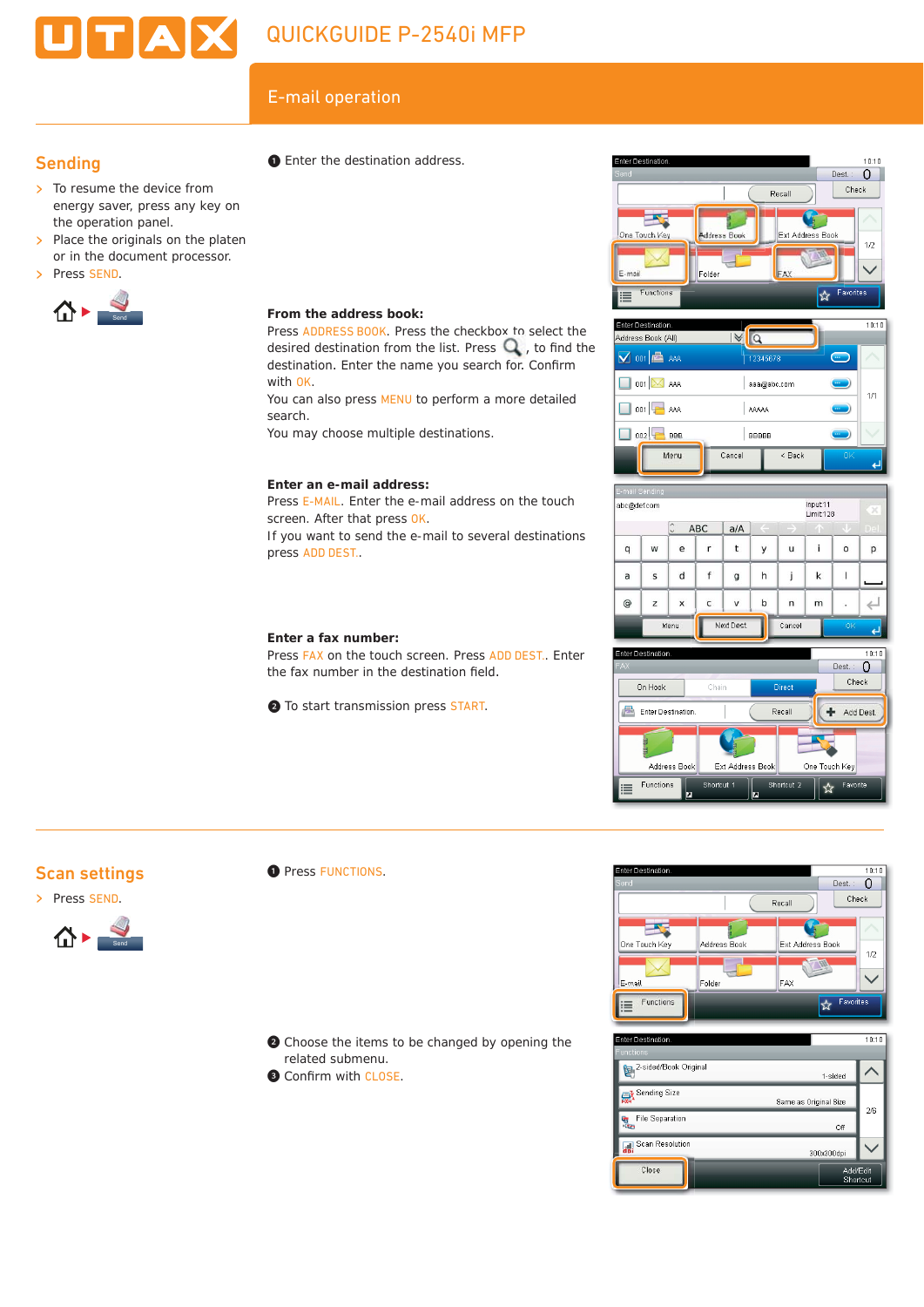#### Fax operation Cancelling sending job ❶ Press STATUS/JOB CANCEL.  $\boxed{\circledast}$ ❷ Press SEND JOB STATUS.  $\triangleright$  If the documents are still fed, ❸ Choose the job to be cancelled and press CANCEL. .<br>Status/Job Cancel  $10:10$ press STOP. **O** Confirm with YES. Communication is cancelled.  $\bigodot$ 0005 2 0123456 Waiting **a**  $\mathbf{Q}$  $_{\mathrm{No}}$ ᆀ  $1/1$  $\overline{\phantom{a}}$ I Menu Cancel Close ❶ Press STATUS/JOB CANCEL. **Check** transmission ❷ Press SEND JOB LOG.  $10:10$ atus/Job Cance result Print Job Log  $\wedge$ Send Job Log  $\overline{\phantom{a}}$  $\frac{2}{4}$ Store Job Log  $\overline{\phantom{a}}$  $\checkmark$ Scanner  $\overline{\phantom{a}}$ Waiting  $\overline{\text{S}}$ tatus/Job Cancel.  $\overline{\text{S}}$ ❸ The result is displayed. Send Job Log **O** Press **to display more details of the selected**  $\blacksquare$ Completed OK transmission.  $0015$   $\sqrt{211}$ 0014  $\sim$  0123456 Canceled  $\odot$  $1/3$ 0013 **Broadcast** : 2 **Canceled**  $\bigcirc$ 0012 **Broadcast : 2** Canceled  $\bigcirc$ Close Using Favorites ❶ Select a favorite. Sect the function.  $10.10$ Favorites > Press FAVORITES. ID Card Copy Paper Saving Copy ess Entry) 合) 1/1 Favorites**B** Scan to PC(Addre Scan to E-mail(A ddress Entry) Scan to E-mail(A ddress Book) ss Book) **Menu** Press [Start] to start copying.  $\frac{1}{10:11}$ ❷ Make the desired settings. <sup>O</sup> Confirm the settings and start the job.



Cancel

 $<$  Back

 $1/6$ 

 $\overline{\phantom{0}}$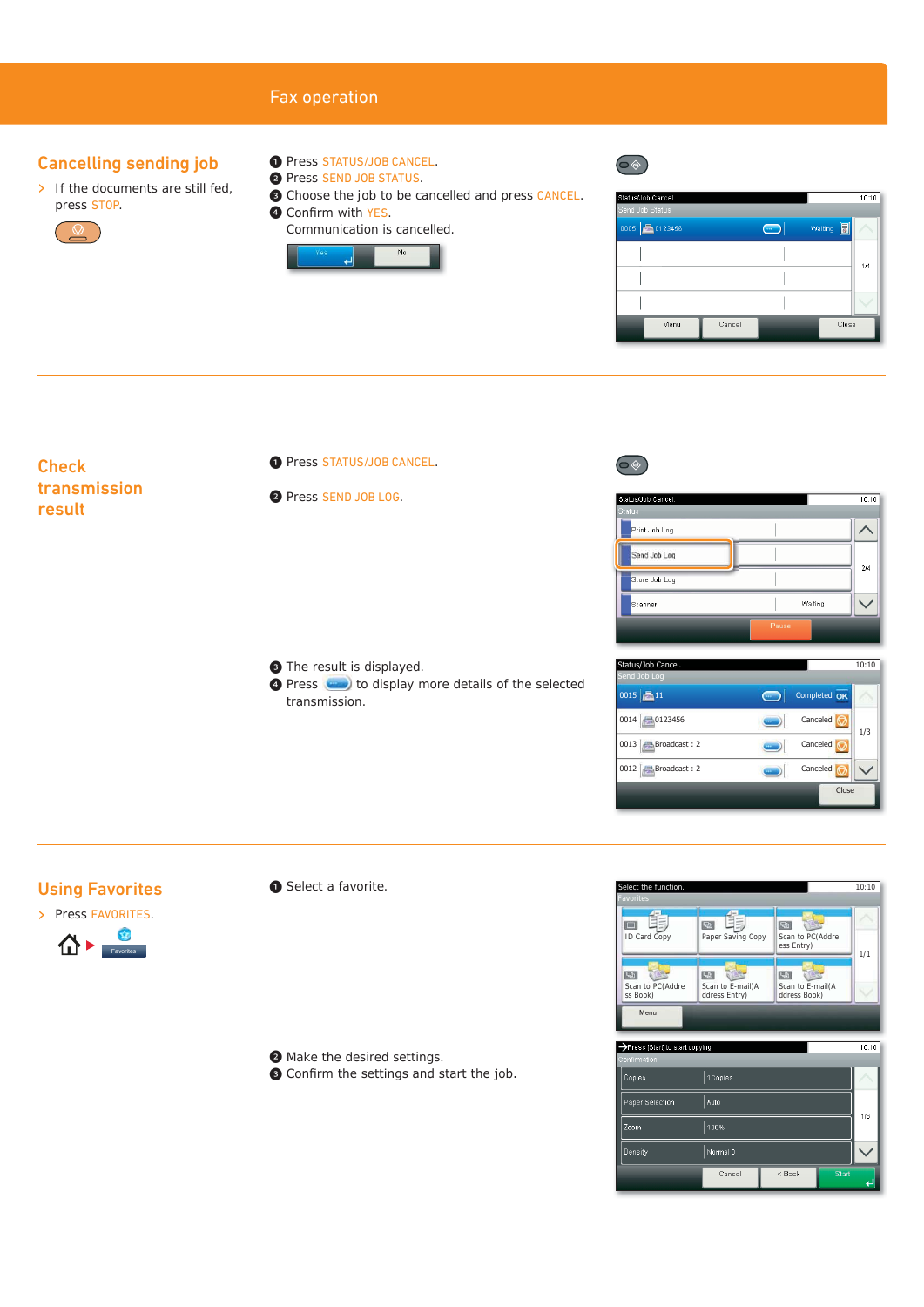

# Print operation

## Private printing

**Note**: To activate the private printing from the PC, select the JOB tab in the printer driver and click PRIVATE PRINT. The section JOBNAME allows you to type in your name directly.

- > From the application select FILE, PRINT.
- > Select PROPERTIES.
- $\triangleright$  In the printer driver click on JOB.





Job Box

❶ Press PRIVATE PRINT.

- ❷ Select the creator of the private print job.
- ❸ Select the document to be printed from the list. If the document is password protected, type in the PIN with the TEN-KEY pad.
- **O** Press PRINT to start printing.

**Note**: By pressing **l** jobs can be cancelled.





# Cancel print job

- ❶ Press STATUS/JOB CANCEL.
- ❷ Press PRINT JOB STATUS.
- ❸ Select the job you wish to cancel and press CANCEL.